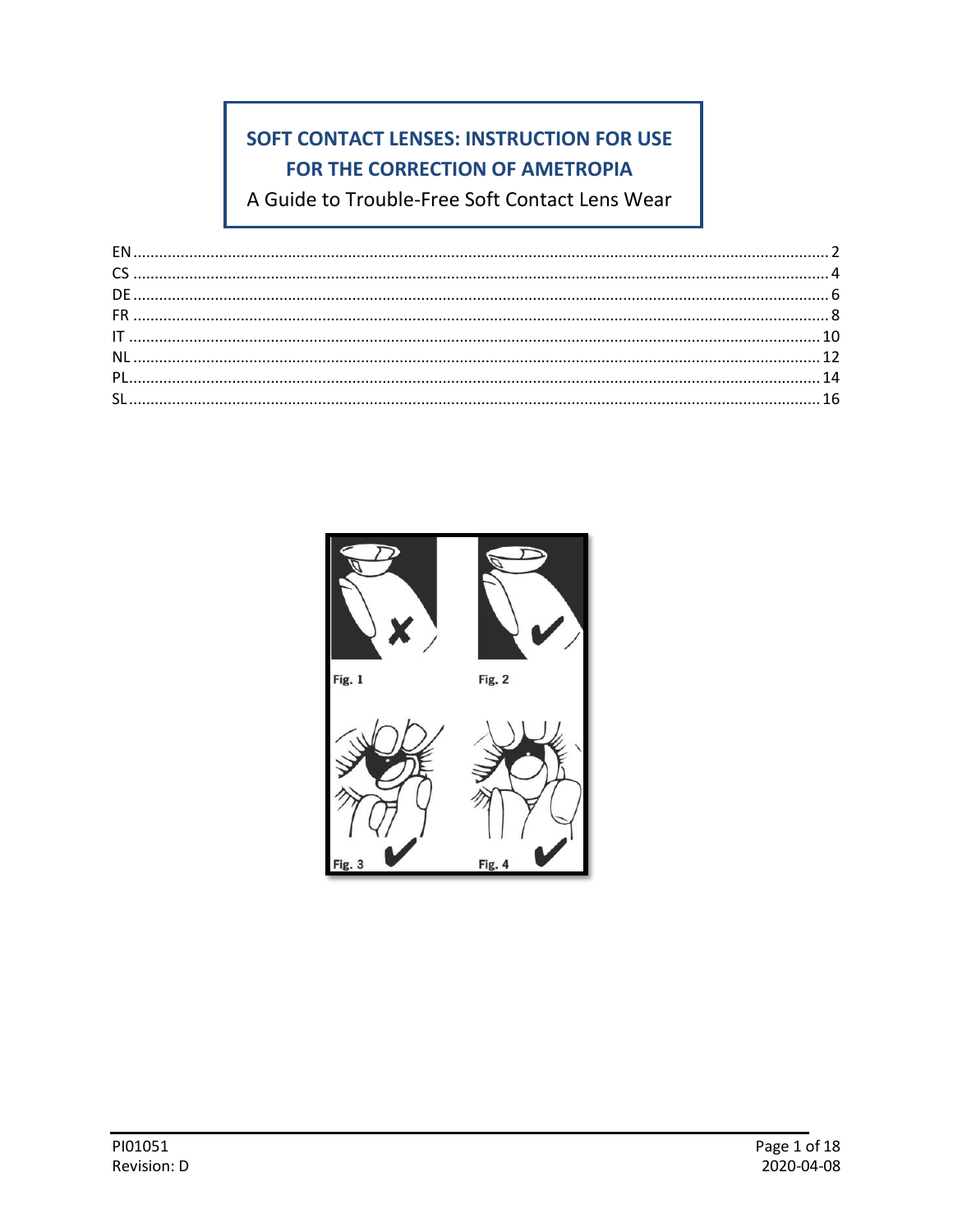## <span id="page-1-0"></span>**EN**

Always wash and dry your hands before handling your lenses. Do not use if packaging is not sealed.

#### **Contact lenses are not to be shared.**

#### **Lens Insertion**

- 1. Before insertion, ensure the lens is not inside out. Place on your index finger to verify the shape (Fig. 1 & 2).
- 2. Using the middle finger, hold your lower lid down. With the index finger of the other hand, raise upper lid. Place the lens onto the eye (Fig. 3). Repeat for the other eye.

#### **Lens Removal**

Separate the lids with the middle finger of each hand. Look up and with the index finger of the lower hand; slide the lens down onto the white of the eye. Pinch the lens and lift out with the thumb and index finger (Fig. 4). Repeat for the other eye.

#### **Disinfection/Soaking**

For lenses worn more than once clean and disinfect them following strictly the instruction on your solution bottle or as directed by your eye care practitioner.

N.B. Daily disposable lenses are intended to be worn only once and then discarded. If your lenses are intended for daily disposable wear, DO NOT wear them more than once. Daily disposablelenses are not designed to be cleaned or disinfected and worn more than one time. Daily disposable lenses worn more than one time may become damaged and could put you at great risk of contact lens care and handling related eye infections or other problems.

#### **If the lenses dry out:**

Re-wet with disinfecting, soaking or rinsing solution then follow the Disinfection/Soaking step above

#### **Indications**

For the correction of ametropia.

#### **Precautions:**

- 1. For all types of lenses, your eye care practitioner will recommend a lens wearing, cleaning and replacement regime. Do not vary these. If in doubt seek the advice of your eye care practitioner.
- 2. If wearing lenses on an extended wear basis, remove and dispose of your lenses the evening before you are due to replace them, inserting new lenses the following day.
- 3. For lenses worn more than once, always clean and disinfect your lenses as instructed, after lens removal.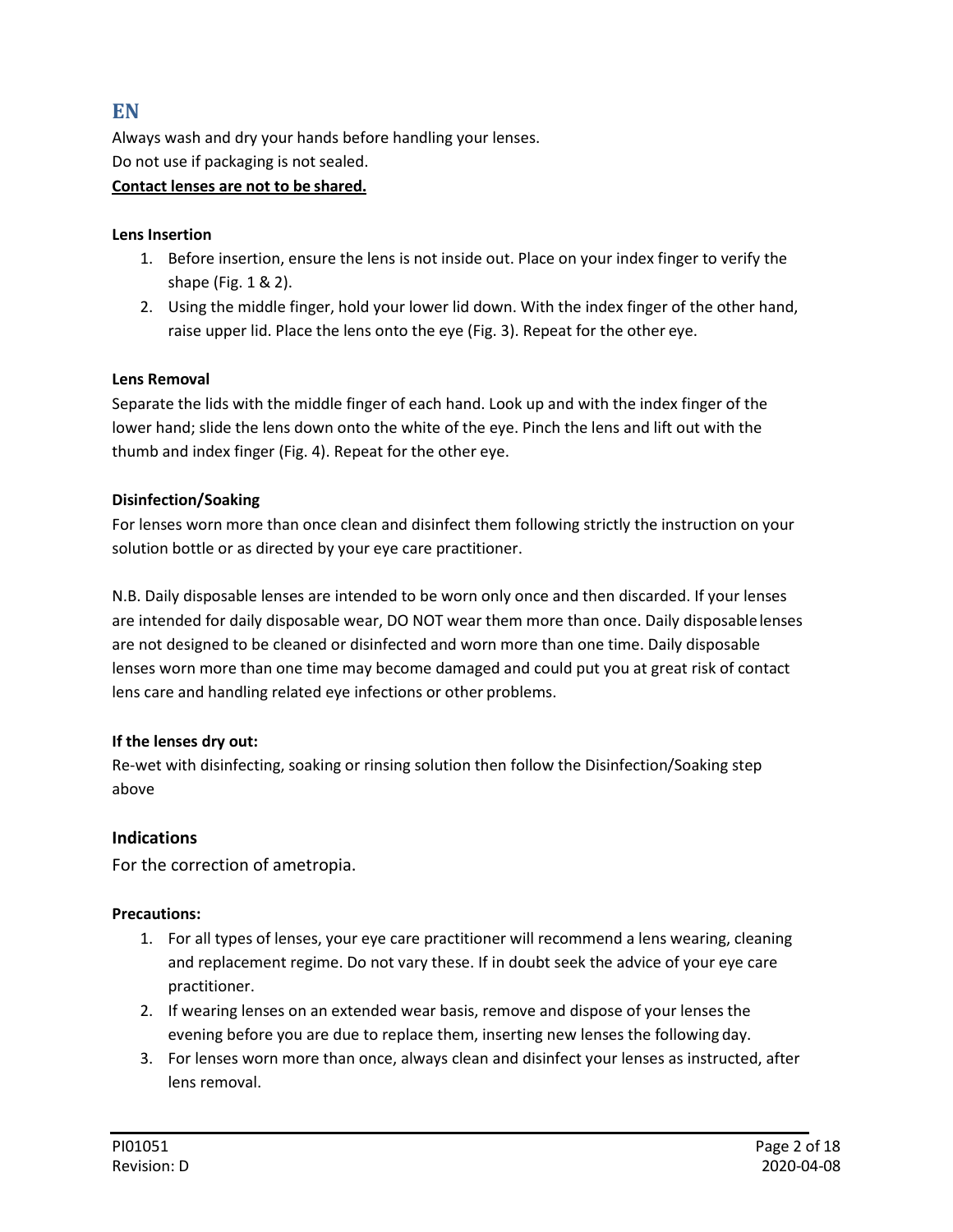- 4. If your eyes become red or irritated or you experience any pain or unexpected change in vision, remove your lenses immediately and consult your eye care practitioner.
- 5. Avoid contaminating lenses with make-up, aerosol sprays or wearing them near noxious fumes.
- 6. Replace damaged, contaminated or scratched lenses immediately.
- 7. Avoid long nails, which harbour bacteria and could damage the eye or lens. A scratched eye is vulnerable to infection.
- 8. Keep your lenses out of the reach of children.
- 9. Only use your lenses for water sports if watertight goggles are worn.

#### **Warnings:**

- 1. **DO NOT** sleep in your lenses unless your eye care practitioner has advised it is safe to do so.
- 2. **DO NOT** wear your lenses beyond the period recommended by your eye care practitioner.
- 3. **DO NOT** use household products (e.g. disinfectants) on your lenses.
- 4. **DO NOT** wear your lenses when using eye drops (unless advised to do so by a medical practitioner).
- 5. **DO NOT** use saliva to wet your lenses.
- 6. **DO NOT** rinse your lenses or lens case with tap water.

<span id="page-2-0"></span>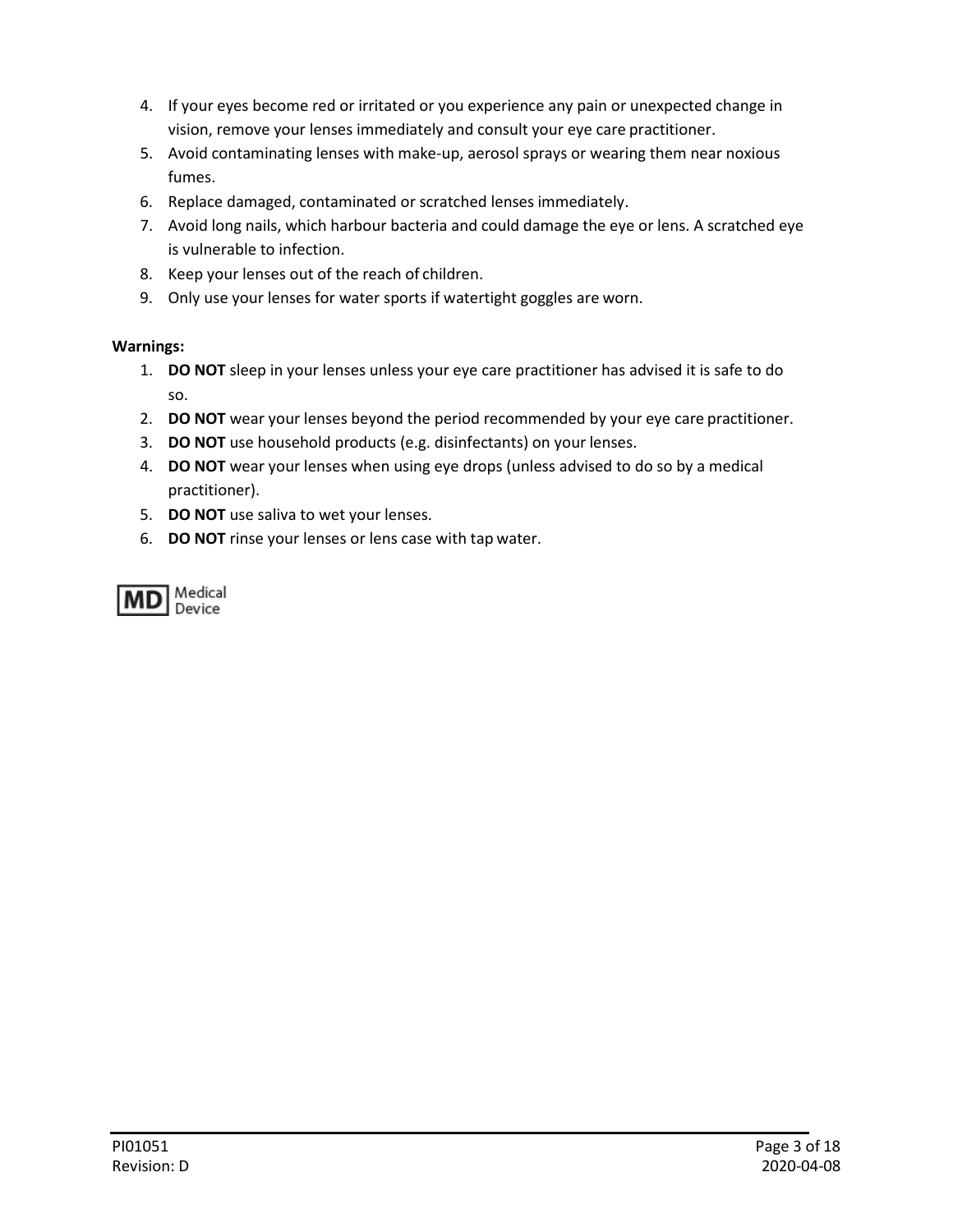## **CS**

Před manipulací s kontaktními čočkami si vždy umyjte a osušte ruce. Jestliže je blistr porušen, kontaktní čočky si nenasazujte.

#### **Kontaktní čočky slouží pouze pro vlastní použití.**

## **NASAZOVÁNÍ ČOČEK**

- 1. Přesvědčte se, že čočka není převrácená naruby. Čočku si položte na ukazováček a zkontrolujte správný tvar. (Obr. 1 & 2)
- 2. Ukazováčkem druhé ruky si přidržte horní víčko. Prostředníkem ruky na které máte čočku si přidržte spodní víčko. Přiložte čočku na oko. (Obr. 3) Zopakujte tento postup i u druhého oka.

## **VYJÍMÁNÍ ČOČEK**

Podívejte se vzhůru a prostředníky obou rukou oddělte obě víčka. Čočku si lehce posuňte po oku dolů na bělmo, bříšky ukazováčku a palce ji stiskněte a vyjměte z oka. Zopakujte tento postup i u druhého oka.

## **DEZINFEKCE A UCHOVÁVÁNÍ ČOČEK**

Čočky, které lze použít vícekrát, čistěte a dezinfikujte přesně podle pokynů uvedených v příbalovém letáku roztoku nebo podle instrukcí vašeho kontaktologa.

Poznámka: Jednodenní čočky jsou určeny výhradně k jednorázovému použití a poté je třeba je vyhodit. Pokud jsou tedy vaše čočky určeny k jednorázovému použití, NIKDY JE NEPOUŽÍVEJTE více než jednou. Jednodenní čočky nejsou určené k čistění nebo dezinfekci, ani k více než jednorázovému použití. Opakované použití jednodenních čoček je může poškodit a tím zvýšit riziko oční infekce a dalších problémů způsobených nesprávnou péčí a zacházením s kontaktními čočkami.

## **DOJDE-LI K VYSCHNUTÍ ČOČEK**

Zvlhčete je opět dezinfekčním a čistícím nebo oplachovacím roztokem a přečistěte podle bodu Dezinfekce a uchovávání čoček.

## **Indikace**

Pro korekci ametropie.

## **UPOZORNĚNÍ**

- 1. Pro všechny typy čoček vám váš kontaktolog doporučí režim na nošení, čištění a výměnu čoček. Režim neměňte. Při jakýchkoli pochybnostech se obraťte na svého kontaktologa.
- 2. Pokud používáte vícedenní čočky, pak je poslední večer před výměnou za nové vyjměte a vyhoďte. Následující den si nasaďte nové čočky.
- 3. Čočky používané více než jedenkrát po vyjmutí vždy vyčistěte a vydezinfikujte podle pokynů.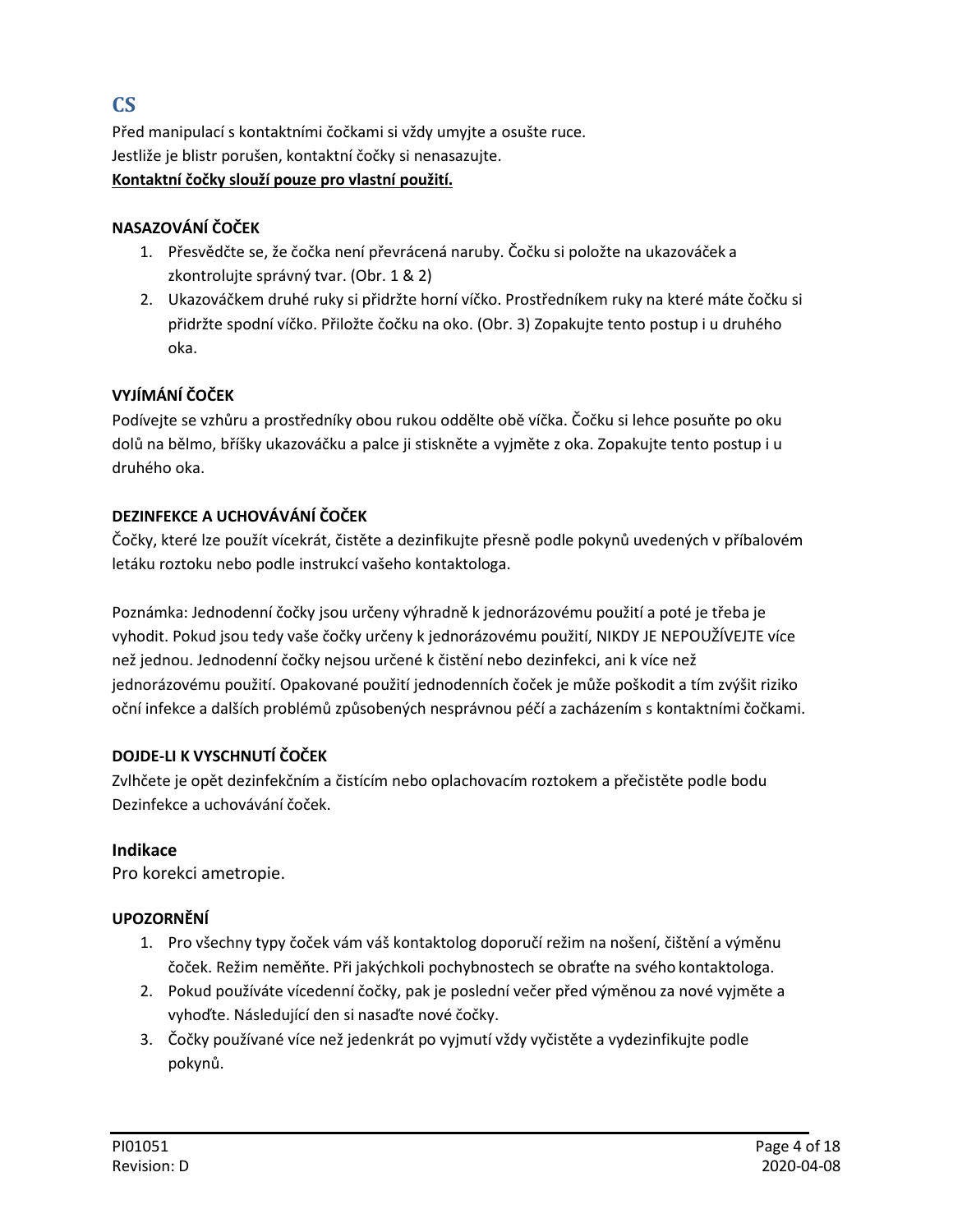- 4. Pokud vám oči zarudnou, jsou podrážděné, nebo pokud pociťujete nějaké bolesti očí či neočekávané změny kvality vidění, pak čočky okamžitě vyjměte a poraďte se se svým kontaktologem.
- 5. Zabraňte znečištění čoček make-upem, aerosolovými spreji a nenoste je v blízkosti škodlivých výparů.
- 6. Čočky poškozené, znečištěné nebo poškrábané ihned vyměňte.
- 7. Pozor na dlouhé nehty, za nimiž se skrývají bakterie a jenž by mohly poškodit oko nebo čočku. Poškrábané oko je náchylné k infekcím.
- 8. Ukládejte své čočky mimo dosah dětí.
- 9. Při vodních sportech noste kontaktní čočky pouze s vodotěsnými plaveckými brýlemi.

## **VAROVÁNÍ**

- 1. **NESPĚTE** s čočkami, pokud vám to nedoporučil váš kontaktolog.
- 2. **NEPOUŽÍVEJTE** čočky déle, než vám bylo doporučeno kontaktologem.
- 3. **NEPOUŽÍVEJTE** na čistění čoček prostředky určené pro domácnost (např. dezinfekční prostředky).
- 4. **NENOSTE** kontaktní čočky, používáte-li oční kapky (pokud takový postup nedoporučí oční lékař).
- 5. **NEZVLHČUJTE** čočky slinami.
- 6. **NEOPLACHUJTE** kontaktní čočky ani pouzdro vodou z vodovodu.

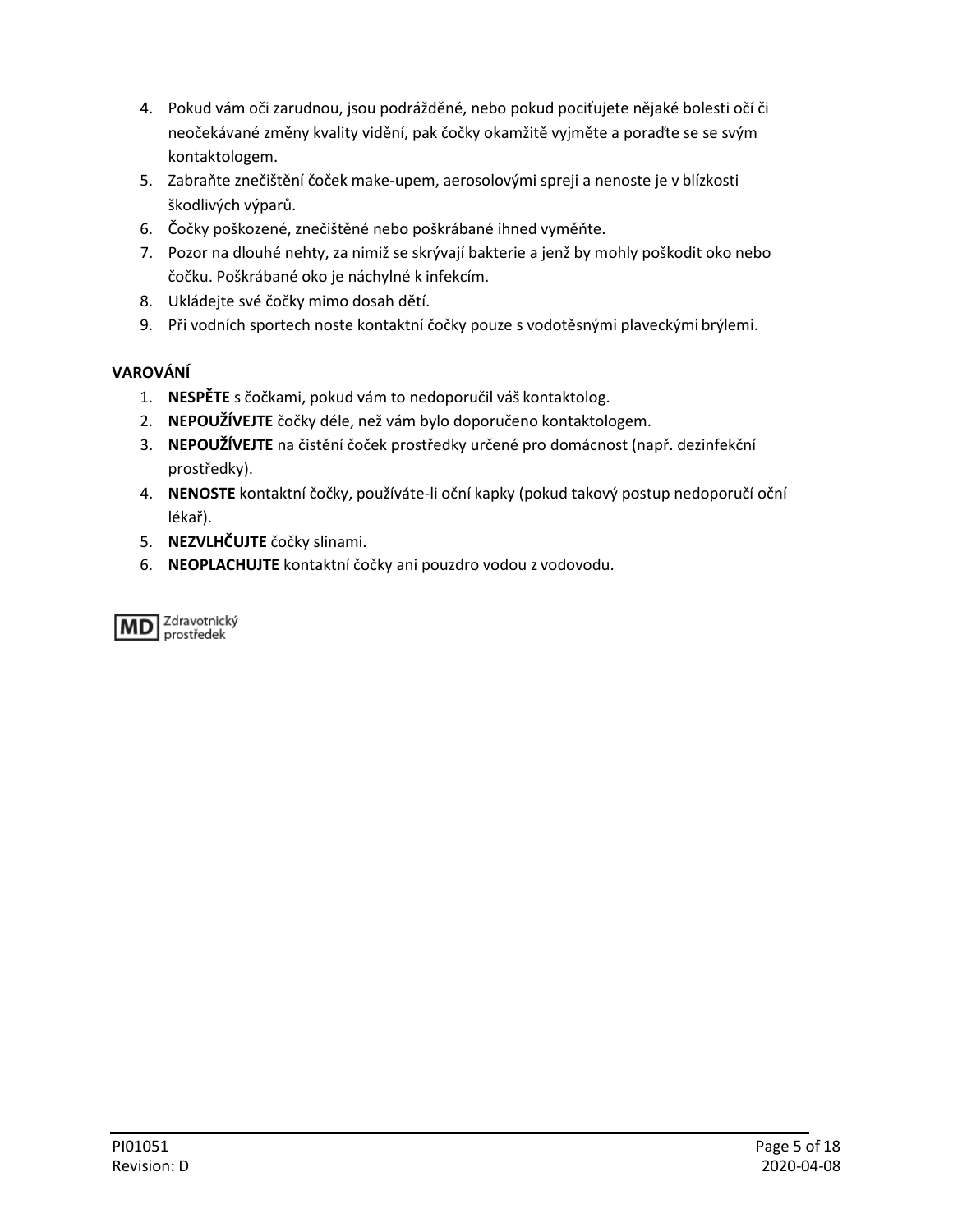## <span id="page-5-0"></span>**DE**

Waschen und trocknen Sie sich grundsätzlich die Hände, bevor Sie Ihre Kontaktlinsen berühren. Verwenden Sie das Produkt nicht, wenn die Verpackung nicht versiegelt ist. **Kontaktlinsen dürfen nicht von mehreren Personen gemeinsam benutzt werden.**

#### **AUFSETZEN DER KONTAKTLINSEN**

- 1. Vergewissern Sie sich für jedes Auge, dass die Kontaktlinse nicht umgestülpt ist. Nehmen Sie sie mit dem Zeigefinger auf und kontrollieren Sie deren Form (Abb. 1 und 2).
- 2. Ziehen Sie mit dem Zeige- und Mittelfinger der anderen Hand das Oberlid nach oben und das Unterlid nach unten. Setzen Sie die Kontaktlinse auf das Auge (Abb. 3). Wiederholen Sie den Vorgang für das andere Auge.

#### **ABSETZEN DER KONTAKTLINSEN**

Schauen Sie nach oben und ziehen Sie das Unterlid nach unten. Drücken Sie den unteren Rand der Kontaktlinse vorsichtig zusammen und nehmen Sie die Kontaktlinse mit der Fingerkuppe von Zeigefinger und Daumen heraus (Abb. 4). Wiederholen Sie den Vorgang für das andere Auge.

#### **DESINFIZIEREN/AUFBEWAHREN**

Zur Reinigung und Desinfektion von mehrfach verwendeten Kontaktlinsen (z.B. Monatskontaktlinsen) folgen Sie bitte genau den Anweisungen Ihres Kontaktlinsenanpassers und Ihrer Pflegemittelanleitung.

Hinweise: Ein-Tageskontaktlinsen sind zum täglichen Tragen geeignet und müssen nach dem Tragen entsorgt werden. Wenn Sie Ein-Tageskontaktlinsen tragen, dann dürfen diese UNTER KEINEN UMSTÄNDEN Iänger als einen Tag getragen werden.

Ein-Tageskontaktlinsen können aufgrund ihrer Beschaffenheit nicht gereinigt, desinfiziert oder länger als einen Tag getragen werden. Ein-Tageskontaktlinsen können, wenn sie länger als einen Tag getragen werden, beschädigt werden, was zu Risiken bei der Kontaktlinsenpflege führen sowie Augeninfektionen oder andere Probleme auslösen kann.

#### **SOLLTEN DIE KONTAKTLINSEN AUSTROCKNEN**

Befolgen Sie die oben unter Desinfizieren/Aufbewahren genannten Hinweise.

#### **Indikationen**

Zur Korrektur von Ametropie.

#### **BITTE BEACHTEN SIE**

- 1. Ihr Augenoptiker oder Augenarzt wird Ihnen für jeden Kontaktlinsentyp entsprechende Empfehlungen zum Tragen, Reinigen und Erneuern der Kontaktlinsen geben. Befolgen Sie diese Anweisungen. Bei Fragen lassen Sie sich von Ihrem Augenoptiker oder Augenarzt beraten.
- 2. Wenn Sie Ihre Kontaktlinsen über einen längeren Zeitraum (über Nacht) kontinuierlich tragen, setzen Sie die Kontaktlinsen bitte am Abend, vor dem geplanten Austausch, ab und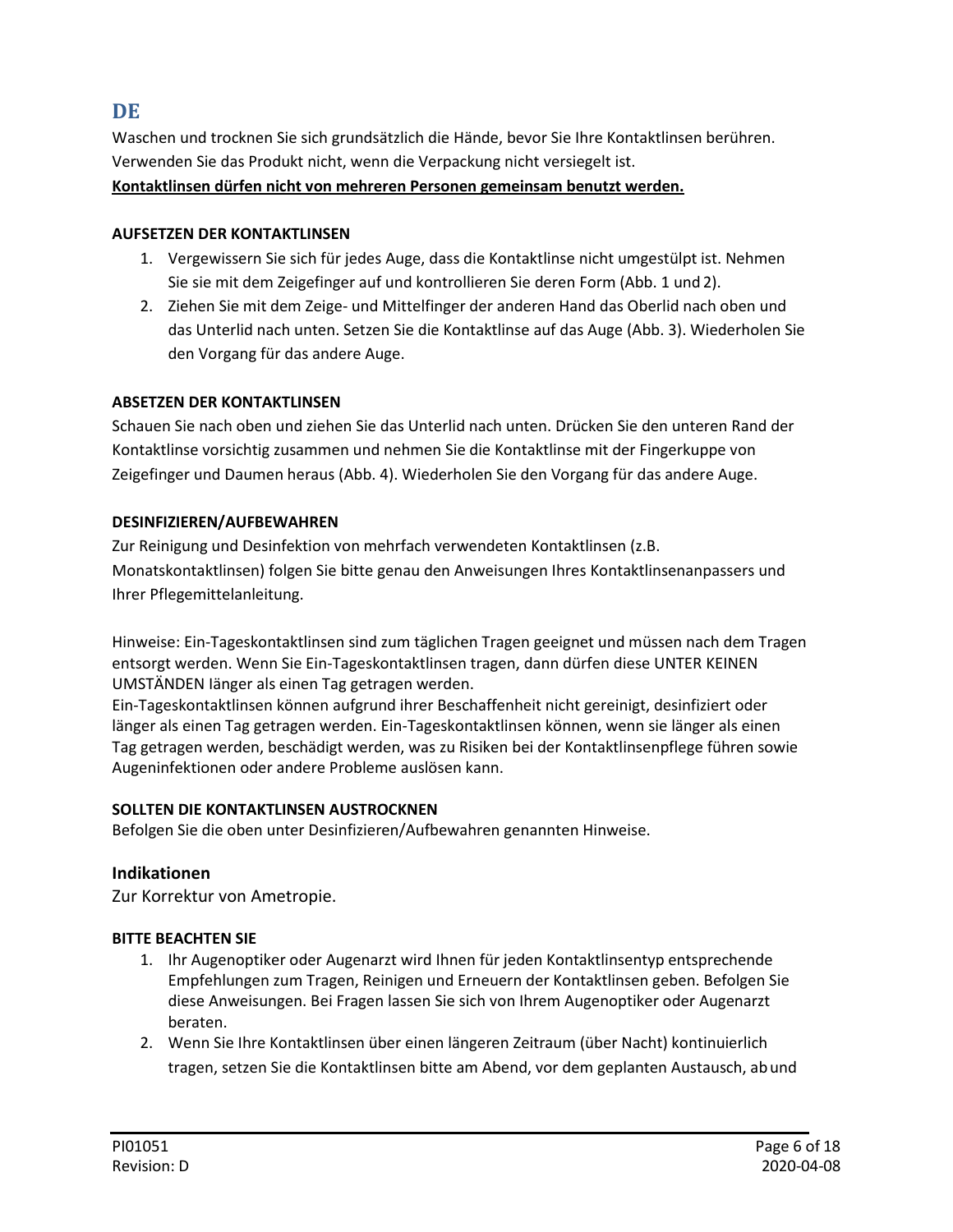entsorgen die Linsen. Setzen Sie am darauffolgenden Morgen das neue Kontaktlinsenpaar auf.

- 3. Linsen, die mehr als einmal getragen werden, müssen nach dem Entfernen entsprechend den Anweisungen gereinigt und desinfiziert werden.
- 4. Sollten Sie beim Tragen der Kontaktlinsen eine Rötung oder Reizung bzw. irgendwelche Schmerzen oder unerwarteten Veränderungen beim Sehen feststellen, entfernen Sie Ihre Kontaktlinsen unverzüglich und konsultieren Sie Ihren Augenoptiker oder Augenarzt.
- 5. Vermeiden Sie die Verunreinigung der Kontaktlinsen durch Make-up oder Sprays und tragen Sie die Kontaktlinsen nicht in der Nähe gesundheitsschädlicher Dampfe.
- 6. Beschädigte, verunreinigte oder zerkratzte Kontaktlinsen müssen unverzüglich ausgewechselt werden.
- 7. Vermeiden Sie lange Fingernägel, da sich darunter Bakterien ansammeln könnten und Sie sich außerdem damit an den Augen verletzen oder die Kontakt-linsen beschädigen könnten. Kratzer im Auge können Infektionen zur Folge haben.
- 8. Bewahren Sie Ihre Kontaktlinsen für Kinder unzugänglich auf.
- 9. Beim Wassersport mit Kontaktlinsen sollten Sie Ihre Augen zusätzlich durch eine wasserdichte Schutzbrille schützen.

#### **WARNHINWEISE**

- 1. Tragen Sie Ihre Kontaktlinsen **NICHT** beim Schlafen, es sei denn, Ihr Augenoptiker oder Augenarzt hat Ihnen dazu geraten.
- 2. Tragen Sie Ihre Kontaktlinsen **NICHT** länger als für den von Ihrem Augenoptiker oder Augenarzt empfohlenen Zeitraum.
- 3. Verwenden Sie für Ihre Kontaktlinsen **KEINE** Haushaltsprodukte (z. B. Desinfektionsmittel).
- 4. Tragen Sie Ihre Kontaktlinsen **NICHT**, wenn Sie Augentropfen anwenden (es sei denn, Ihr Augenoptiker oder Augenarzt hat Ihnen dazu geraten).
- 5. Befeuchten Sie Ihre Kontaktlinsen **NICHT** mit Speichel.
- 6. Spülen Sie Ihre Kontaktlinsen oder den Behälter **NICHT** mit Leitungswasser ab.

**MD** | Medizinprodukt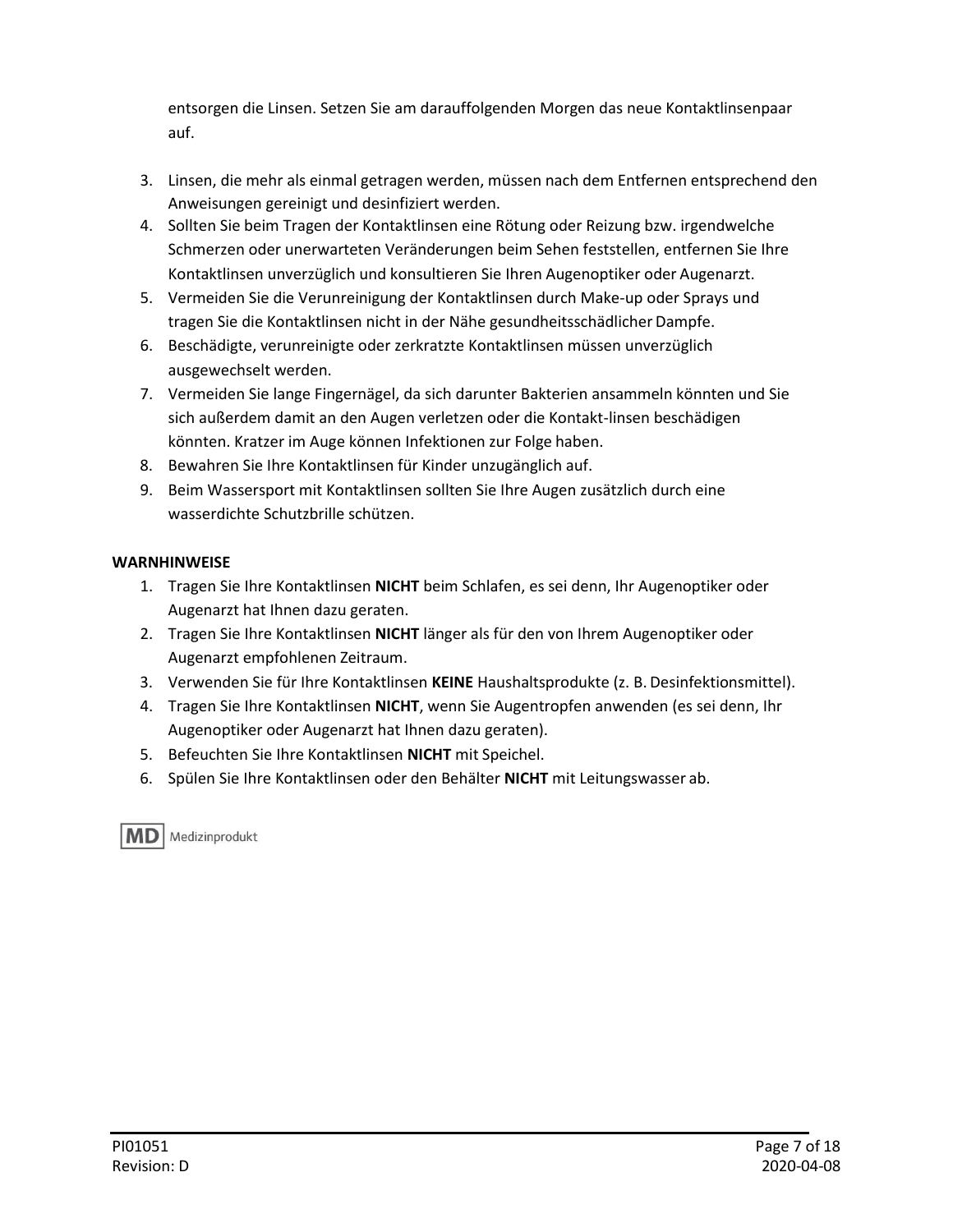## <span id="page-7-0"></span>**FR**

Avant de manipuler vos lentilles, prenez la précaution de toujours vous laver et vous sécher les mains.

N'utilisez pas les lentilles si l'emballage n'est pas scellé.

#### **Ne prêtez pas vos lentilles de contact.**

#### **POSE DE LA LENTILLE**

- 1. Avant la pose, vérifiez que la lentille est dans le bon sens. Pour cela, placez-la sur votre index pour vérifier sa forme (Fig. 1 et 2).
- 2. Avec le majeur de la main, tirez votre paupière inférieure vers le bas. Avec le majeur de l'autre main, tirez la paupière supérieure vers le haut. Placez la lentille sur l'oeil (Fig. 3). Procédez de la même façon pour l'autre oeil.

#### **RETRAIT DE LA LENTILLE**

Ecartez les paupières à l'aide du majeur de chaque main. Regardez vers le haut, faites glisser la lentille et soulevez-la du bout des doigts, en la tenant entre l'index et le pouce (Fig 4). Procédez de la même façon pour l'autre oeil.

#### **DÉCONTAMINATION/CONSERVATION**

Toutes les lentilles qui sont portées plus d'une fois doivent être nettoyées et décontaminées. Pour ceci, vous devez respecter scrupuleusement les instructions mentionnées sur l'emballage de vos solutions d'entretien ou les recommandations de votre spécialiste.

N.B. Comme leur nom l'indique, les lentilles jetables quotidiennes ont été conçues pour être portées une fois, puis jetées. Si vos lentilles sont du type quotidiennes jetables, NE LES PORTEZ PAS plus d'une fois. Les lentilles jetables quotidiennes n'ont pas été conçues pour être nettoyées ou désinfectées et portées plus d'une fois. Portées plus d'une fois, les lentilles quotidiennes jetables risquent de se détériorer et vous feraient courir un plus grand risque d'infections ou d'autres problèmes liés à l'entretien et à la manipulation des lentilles de contact.

#### **SI LES LENTILLES SONT DESSÉCHÉES**

Humectez-les avec une solution d'entretien, de décontamination ou de rinçage, puis suivez les instructions de décontamination/conservationci-dessus.

### **Indications**

Pour la correction de l'amétropie.

### **PRÉCAUTIONS D'EMPLOI**

1. Quel que soit le type de lentilles que vous utilisez, respectez toujours la fréquence de remplacement, le mode d'entretien et la durée de port recommandés par votre spécialiste. En cas de doute, veuillez obtenir lesconseils de votre spécialiste.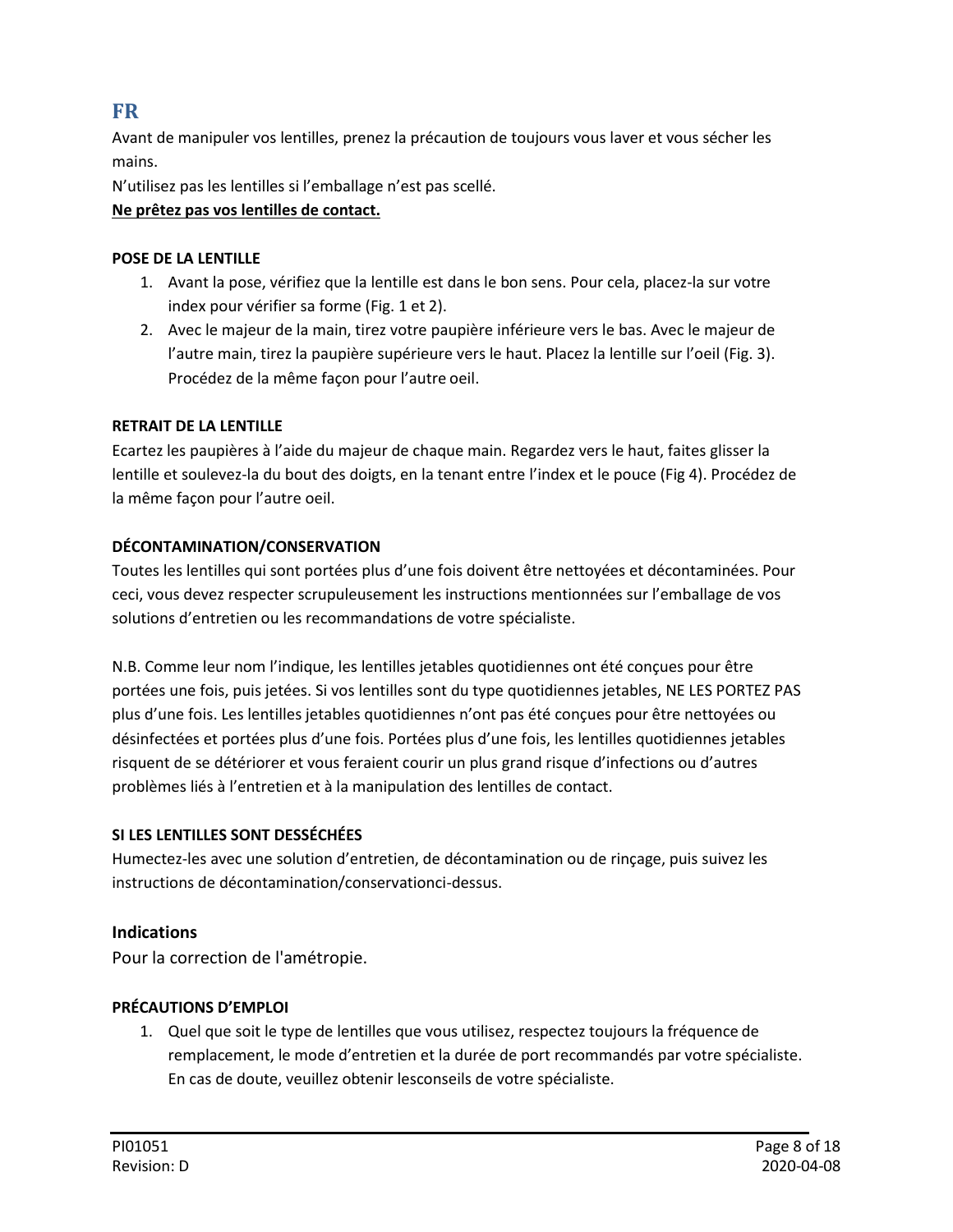- 2. Si vous portez vos lentilles en port prolongé (jour et nuit), retirez vos lentilles la veille au soir de les changer et remplacez les par des neuves le lendemain.
- 3. Pour les lentilles de contact portées plusieurs fois, nettoyez et désinfectez toujours vos lentilles de contact comme indiqué, une fois que vous les avez retirées.
- 4. Si vous constatez que vos yeux rougissent ou vous paraissent irrités, si vous souffrez de douleurs ou remarquez que votre vue change de manière imprévue, retirez immédiatement vos lentilles et consultez votre ophtalmologiste.
- 5. Évitez de mettre vos lentilles de contact si elles sont souillées par du maquillage ou des vaporisations d'aérosol. Ne les portez pas à proximité de fumées nocives ou polluantes.
- 6. Remplacez immédiatement les lentilles endommagées, contaminées ou rayées.
- 7. Évitez d'avoir les ongles longs, sous lesquels peuvent stagner des bactéries et qui risquent de vous blesser l'oeil ou d'endommager vos lentilles.
- 8. Conservez les lentilles hors de portée des enfants.
- 9. Pour la pratique des sports aquatiques, utilisez vos lentilles uniquement si vous portez des lunettes de natation étanches.

### **RECOMMANDATIONS IMPORTANTES**

- 1. **NE** dormez **PAS** avec vos lentilles, sauf si votre spécialiste vous a autorisé à le faire.
- 2. **NE** portez **PAS** vos lentilles au-delà du temps de port recommandé par votre spécialiste.
- 3. **N**'utilisez **PAS** de produits d'entretien ménager pour nettoyer vos lentilles (exemple : désinfectants).
- 4. **N**'utilisez **PAS** de collyre ou goutte ophtalmique pendant le port de vos lentilles (saufsur conseil d'un ophtalmologiste).
- 5. **N**'utilisez **PAS** la salive pour humidifier vos lentilles.
- 6. **N**'utilisez **PAS** l'eau du robinet pour rincer vos lentilles.

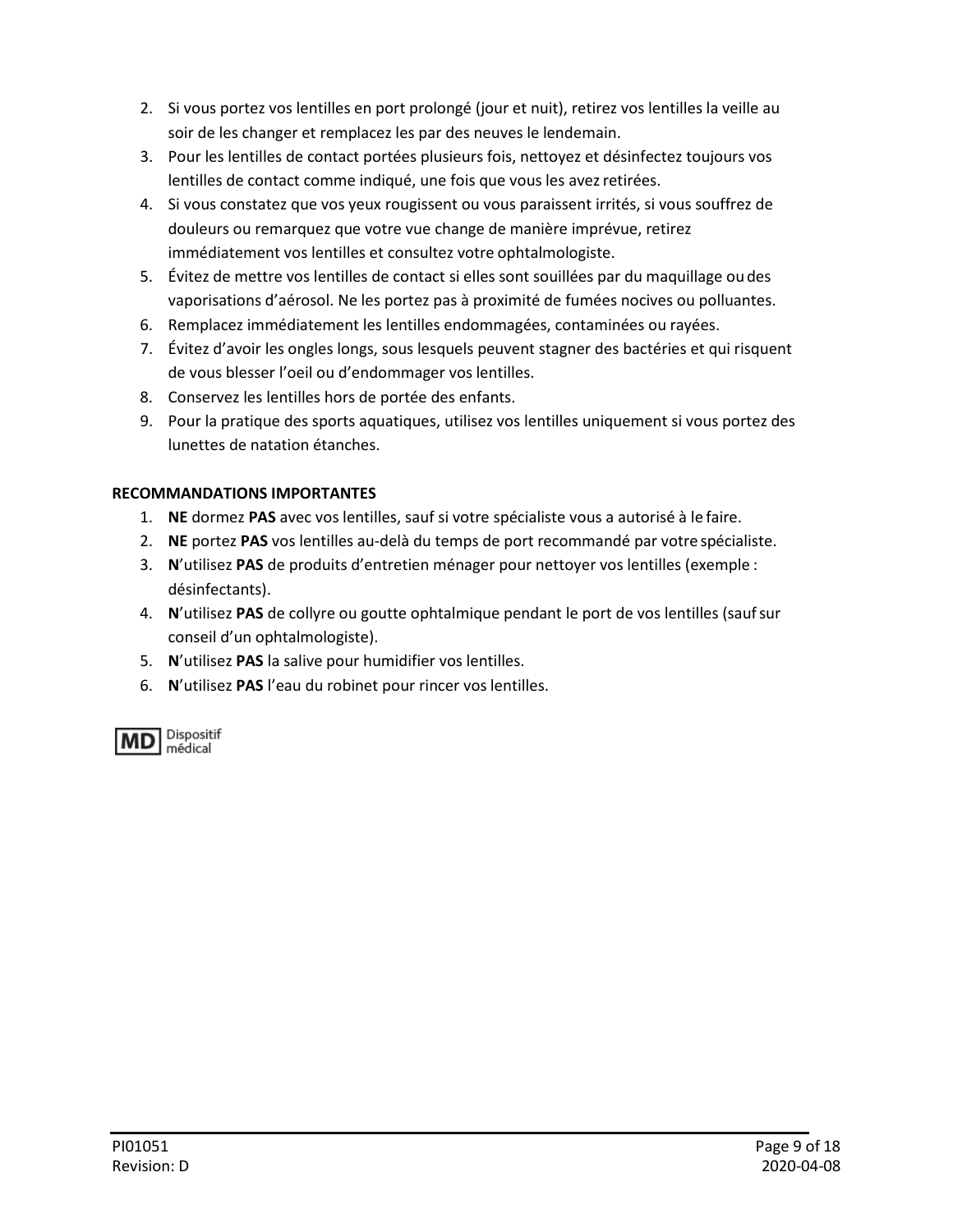## <span id="page-9-0"></span>**IT**

Lavarsi ed asciugarsi sempre le mani prima di toccare le lenti. Non utilizzare la lente se la confezione è danneggiata. **Non lasciare che altre persone usino le vostre lenti a contatto.**

#### **COME METTERSI LE LENTI A CONTATTO**

- 1. Prima di inserire ciascuna lente, controllare che sia rivolta nel senso giusto. Appoggiarla sul dito indice e verificarne la forma (Fig. 1 e 2).
- 2. Usando l'indice e il medio dell'altra mano, tenere sollevata la palpebra superiore e abbassata quella inferiore. Ora appoggiare la lente sulla superficie dell'occhio (Fig. 3). Ripetere il procedimento per l'altro occhio.

#### **COME TOGLIERSI LE LENTI A CONTATTO**

Usare il dito medio di ciascuna mano per separare le palpebre. Guardare verso l'alto mentre si tiene abbassata la palpebra inferiore. Prendere delicatamente fra le dita il bordo inferiore della lente e sollevarla dall'occhio usando i polpastrelli del pollice e dell'indice (Fig. 4). Ripetere il procedimento per l'altro occhio.

#### **COME DISINFETTARE/IMMERGERE INSOLUZIONE LE LENTI**

Nel caso di lenti utilizzate più di una volta, pulirle e disinfettarle seguendo rigorosamente le istruzioni sul flacone della soluzione oppure i consigli dell'ottico.

N.B. Le lenti a contatto giornaliere usa e getta devono essere utilizzate soltanto una volta e poi gettate. Se le vostre lenti sono giornaliere, NON applicatele più di una volta. Le lenti giornaliere usa e getta non sono concepite per essere pulite o disinfettate ed utilizzate più di una volta. Se indossate più di una volta, le lenti giornaliere usa e getta potrebbero danneggiarsi e farvi correre un rischio più grave di quello causato da un cattiva cura delle lenti e costringervi ad affrontare problemi legati ad infezioni oculari o di altro tipo.

#### **COSA FARE SE LE LENTI SI SECCANO**

Inumidirle nuovamente con la soluzione disinfettante, detergente o di risciacquo, quindi seguire il suddetto procedimento didisinfezione/immersione.

### **Indicazioni**

Per la correzione dell'ametropia.

### **PRECAUZIONI**

- 1. Per tutti i tipi di lenti, il proprio ottico consiglierà un regime di applicazione, pulizia e sostituzione delle lenti. Attenersi a queste istruzioni. In caso di dubbi rivolgersi all'ottico.
- 2. Se indossate lenti a contatto ad uso prolungato, toglietele e gettatele la sera prima del giorno in cui devono essere sostituite e indossatene un nuovo paio il giorno seguente.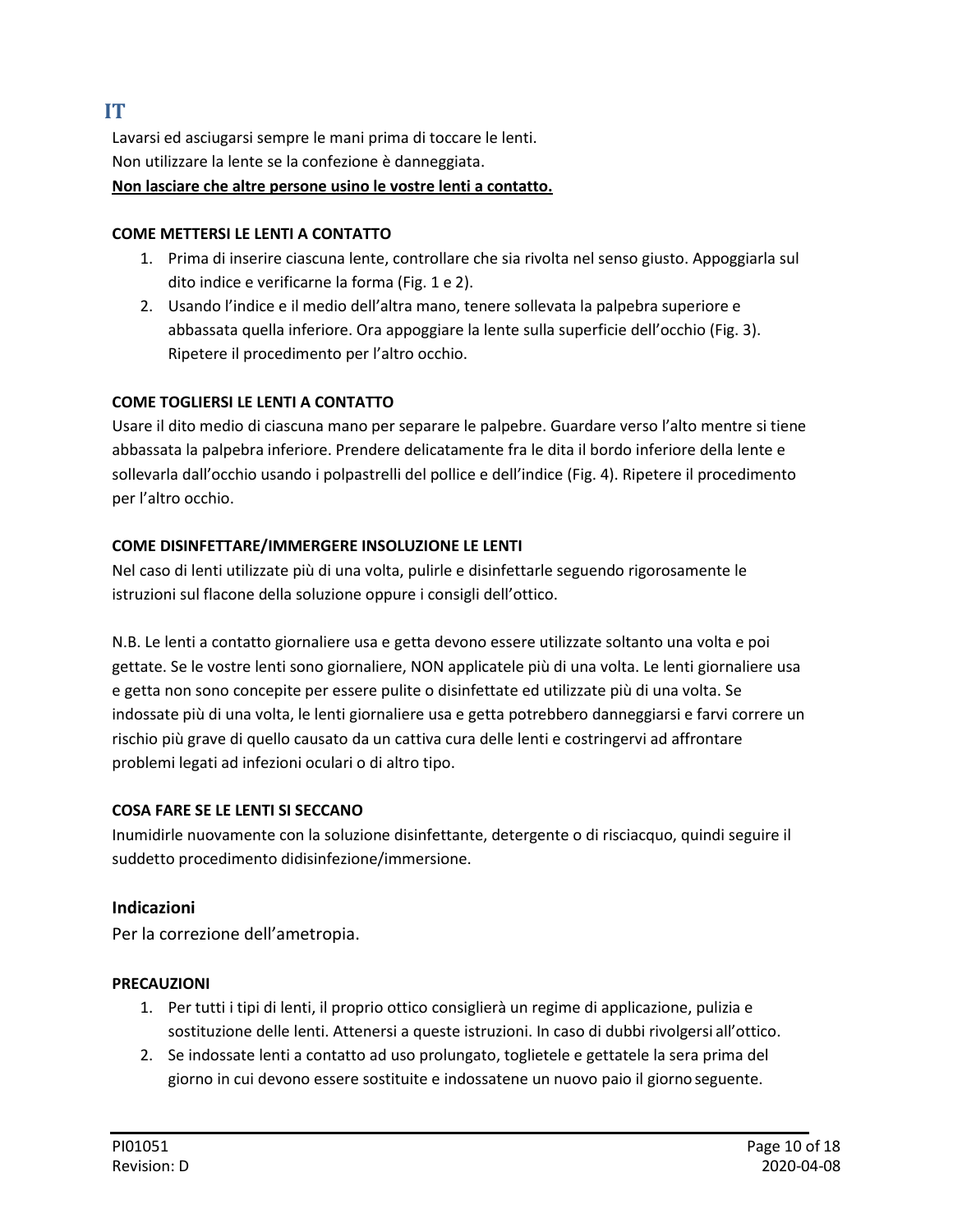- 3. Per le lenti indossate più di una sola volta, pulire e disinfettare sempre le lenti in base alle istruzioni dopo la rimozione delle lenti.
- 4. Se gli occhi risultano arrossati o irritati, se avvertite dolore o un cambiamento inaspettato della visione, togliete le lenti immediatamente e consultate il vostro oculista di fiducia.
- 5. Evitare di contaminare le lenti con prodotti per il trucco, prodotti spray o in prossimità di fumi nocivi.
- 6. Cambiare immediatamente le lenti se sono danneggiate, contaminate o graffiate.
- 7. Evitare di portare le unghie lunghe, che potrebbero ospitare batteri e danneggiare l'occhio o le lenti. Occhi graffiati possono essere soggetti alle infezioni.
- 8. Conservare le lenti fuori dalla portata dei bambini.
- 9. Utilizzare le lenti per gli sport acquatici solo se si indossano occhialini impermeabili.

#### **AVVERTENZE**

- 1. **NON** dormire con le lenti a contatto, a meno che l'ottico non abbia indicato altrimenti.
- 2. **NON** portare le lenti per più tempo rispetto a quanto consigliato dal vostro ottico.
- 3. **NON** usare detersivi domestici (per es. disinfettanti) per pulire le lenti.
- 4. **NON** usare collirio quando si mettono le lenti (a meno che l'ottico non consigli difarlo).
- 5. **NON** usare la saliva per le lenti.
- 6. **NON** sciacquare le lenti o la loro custodia con acqua del rubinetto.

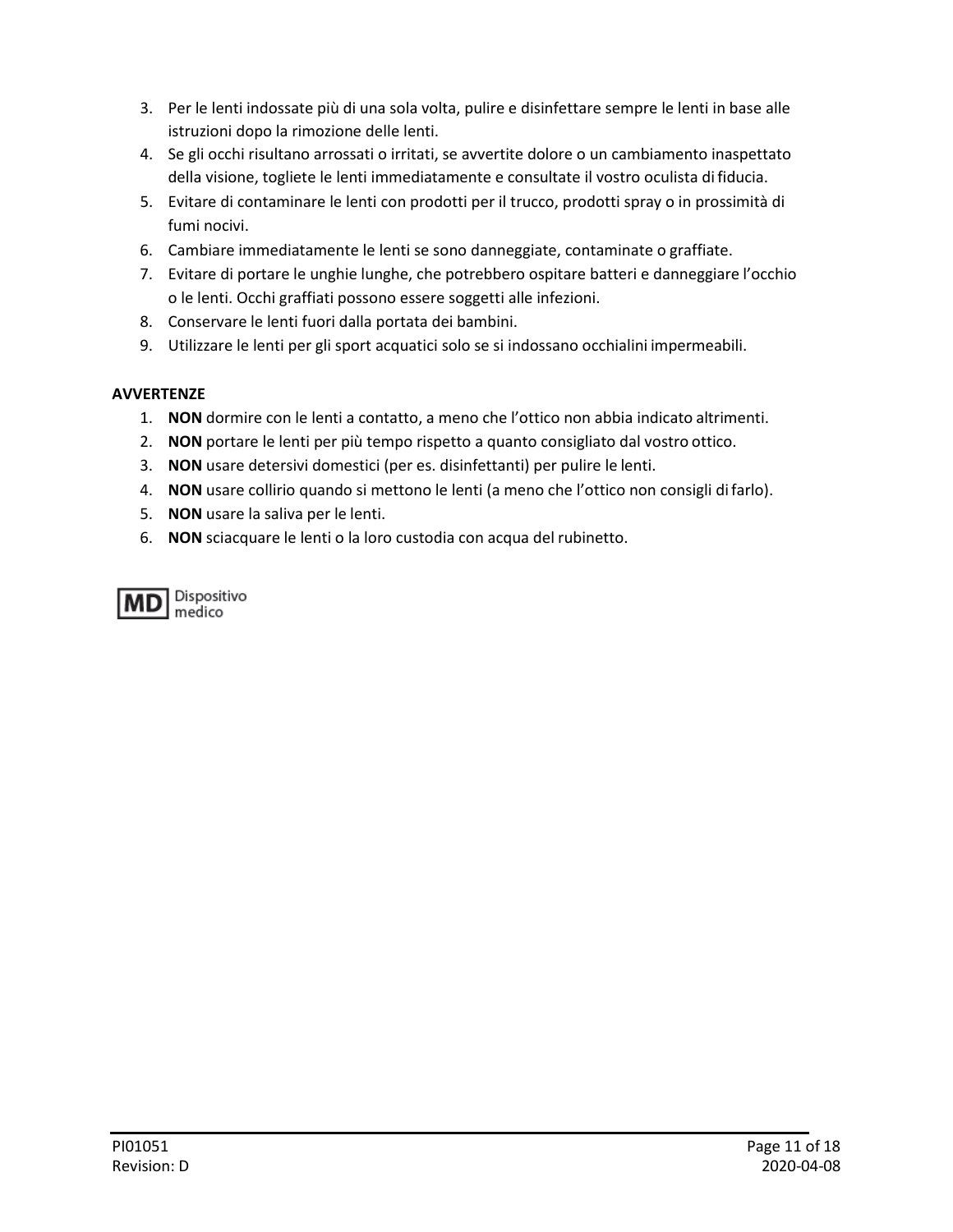## <span id="page-11-0"></span>**NL**

Was en droog altijd eerst uw handen voordat u uw lenzen aanraakt. Gebruik het product niet als de verpakking beschadigd is. **De contactlenzen zijn alleen voor eigen gebruik.**

#### **DE LENZEN INBRENGEN**

- 1. Controleer of de lenzen niet binnenstebuiten zijn gekeerd. Plaats de lenzen op uw wijsvinger om de vorm ervan te controleren (fig. 1 & 2).
- 2. Houdt met uw middelvinger het onderste ooglid omlaag en met uw wijsvinger het bovenste ooglid omhoog. Plaats de lens op het oog (fig. 3). Herhaal deze procedure voor het andere oog.

#### **DE LENZENDE VERWIJDEREN**

Trek de het onderste en bovenste ooglid uiteen met de middelvinger van elke hand. Kijk omhoog en schuif de lens met de wijsvinger van de hand waarmee u het onderste ooglid naar beneden houdt en pak de lens met uw duim en wijsvinger van het oog (fig. 4). Herhaal deze procedure voor het andere oog.

#### **DESINFECTEREN / BEWAREN**

Bij het schoonmaken en desinfecteren van lenzen die meer dan één keer gedragen worden, dient u de aanwijzingen op uw fles lenzenvloeistof of het advies van uw opticien nauwkeurig op te volgen.

N.B. Het is de bedoeling dat daglenzen slechts éénmaal gedragen worden en nadien worden weggegooid. Als u daglenzen gebruikt, mag u ze dus NIET langer dan één dag dragen. Daglenzen zijn niet ontworpen om dagelijks gereinigd en ontsmet te worden of om meermaals gedragen te worden. Als u daglenzen toch vaker draagt, kunnen ze beschadigd raken en loopt u een groter risico op ontstekingen of andere oogproblemen die voortvloeien uit het onjuiste gebruik van daglenzen.

#### **ALS DE LENZEN UITDROGEN**

Bevochtig de lenzen opnieuw met de bewaarvloeistof en volg daarna de vorige stap uit: desinfecteren/bewaren.

#### **Indicaties**

Voor de correctie van ametropie.

#### **VOORZORGSMAATREGELEN**

- 1. Uw opticien zal u voor elk type contactlens instructies verschaffen voor het correct dragen, reinigen en vervangen van uw lenzen. Wijk niet van deze instructies af. Neem bij twijfel contact op met uw opticien.
- 2. Als u lenzen voor langer gebruik draagt, neem ze dan uit en gooi ze weg de avond voor ze aan vervanging toe zijn. Uw nieuwe lenzen zet u de volgende morgen in.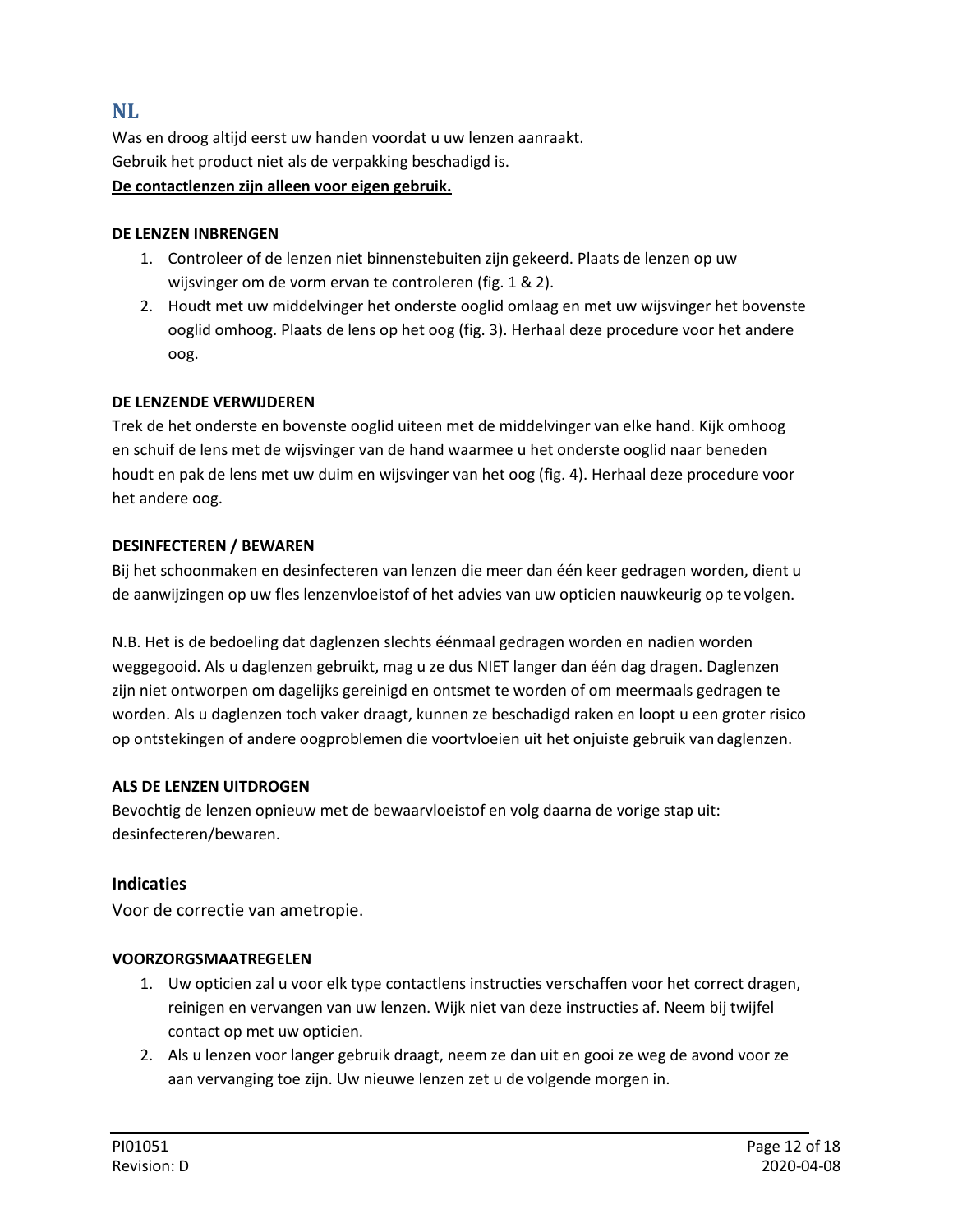- 3. Lenzen die meer dan een keer gedragen worden: reinig en desinfecteer uw lenzen altijd volgens de instructies, nadat u de lenzen hebt uitgedaan.
- 4. Als uw ogen er rood uit zien of geïrriteerd raken, als het dragen van lenzen pijnlijk wordt of als u onverwachte veranderingen vaststelt in uw zicht, neem ze dan onmiddellijk uit en neem contact op met uw oogarts of opticien.
- 5. Let er goed op dat u de lenzen niet vuil maakt met make-up of sprays en draag de lenzen ook niet in de buurt van schadelijke dampen.
- 6. Beschadigde, bevuilde of gekraste lenzen dienen onmiddellijk te worden vervangen.
- 7. Vermijd lange vingernagels. Er bevinden zich hieronder namelijk bacteriën die de ogen of lenzen kunnen beschadigen. Een beschadigd oog kan ook snel geïnfecteerd raken.
- 8. Houd uw lenzen buiten het bereik van kinderen.
- 9. U mag de lenzen alleen voor watersport gebruiken als u een waterdichte zwembril draagt.

## **WAARSCHUWINGEN**

- 1. Draag uw lenzen **NIET** als u slaapt, tenzij uw opticien heeft aangegeven dat het veilig is dit te doen.
- 2. Draag uw lenzen **NIET** langer dan de door uw opticien aanbevolen periode.
- 3. Gebruik **GEEN** huishoudproducten (bijvoorbeeld ontsmettingsmiddelen) om uw lenzen te reinigen.
- 4. Draag uw lenzen **NIET** wanneer u oogdruppels gebruikt (tenzij dit aangeraden werd door een oogarts).
- 5. Gebruik **GEEN** speek sel om uw lenzen nat te maken.
- 6. Spoel uw lenzen of lensbakje **NOOIT** af met kraanwater.

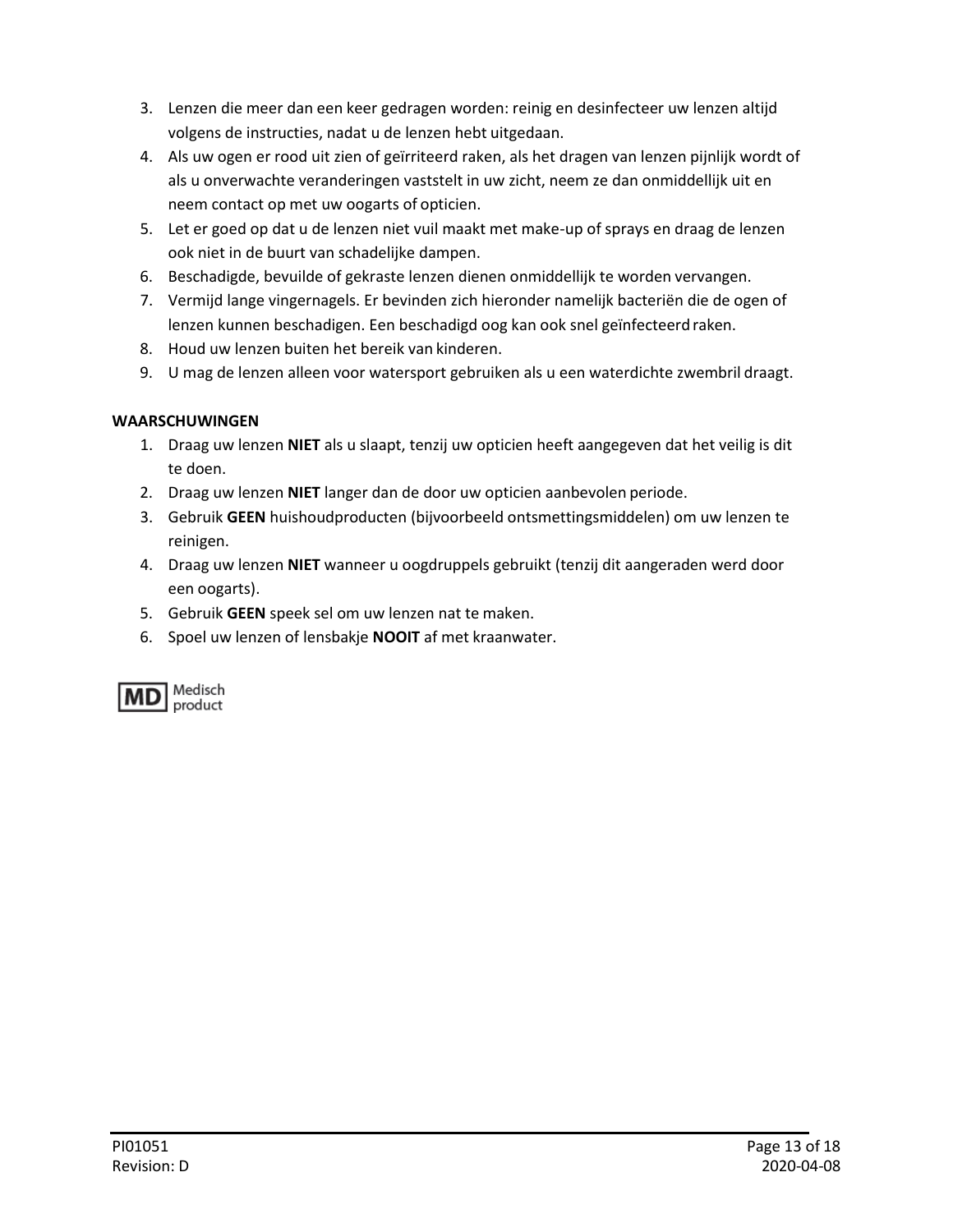## <span id="page-13-0"></span>**PL**

Przed kontaktem z soczewkami zawsze należy umyć i osuszyć dłonie. Nie należy zakładać soczewek, jeśli ich opakowanie jest nieszczelne. **Soczewek kontaktowych nie wolno udostępniać osobom trzecim.**

#### **ZAKŁADANIE SOCZEWEK**

- 1. Przed założeniem, należy sprawdzić, czy soczewka nie jest odwrócona na druga stronę. Należy umieścić ją na palcu wskazującym i sprawdzić jej kształt. (Rys.1 i 2)
- 2. Przy pomocy środkowego palca, należy odciągnąć powiekę dolną, a palcem wskazującym drugiej ręki przytrzymać powiekę górną. Następnie należy umieścić soczewkę na oku. (Rys. 3) Powtórzyć czynność dla drugiego oka.

#### **WYJMOWANIE SOCZEWEK**

Przytrzymując obie powieki środkowymi palcami dłoni, należy spojrzeć w górę i ostrożnie zsunąć soczewkę na białą część oka. Następnie należy uchwycić ją opuszkami palca wskazującego i kciuka i wyjąć z oka. (Rys. 4) Powtórzyć czynność dla drugiego oka.

#### **DEZYNFEKCJA/NAMACZANIE W PŁYNIE**

Soczewki kontaktowe wielokrotnego użytku należy myć i dezynfekować, ściśle przestrzegając instrukcji podanych na pojemniku z roztworem dezynfekującym lub zgodnie z zaleceniami okulisty.

Uwaga: Dzienne soczewki kontaktowe są przeznaczone tylko i wyłącznie do jednorazowego użytku. Po użyciu, soczewki należy wyrzucić. Używając soczewek jednorazowego użytku, nigdy NIE należy ich zakładać po raz drugi. Dzienne soczewki nie są przystosowane do czyszczenia lub dezynfekowania oraz ponownego zakładania na oko. Ponowne użycie jednorazowych soczewek może je uszkodzić lub spowodować poważną infekcję oczu lub wywołać inne powikłania zdrowotne.

#### **JEŚLI SOCZEWKI WYSCHNĄ**

Należy je zwilżyć roztworem dezynfekującym, do namaczania lub płukania, a następnie wykonać procedurę opisaną w punkcie Dezynfekcji/Namaczaniu w płynie.

#### **Wskazania**

Korekcja ametropii.

#### **ŚRODKI OSTROŻNOŚCI**

- 1. Dla wszystkich typów soczewek, twój okulista zaleci zasady noszenia, czyszczenia i wymiany. Należy sie stosować do tych zasach. W razie wątpliwości, należy poprosić okulistę o poradę.
- 2. W przypadku przedłużonego stosowania soczewek kontaktowych, należy usunąć je wieczorem w przeddzień upływu terminu ich ważności, a rano dnia następnego należy założyć nowe soczewki.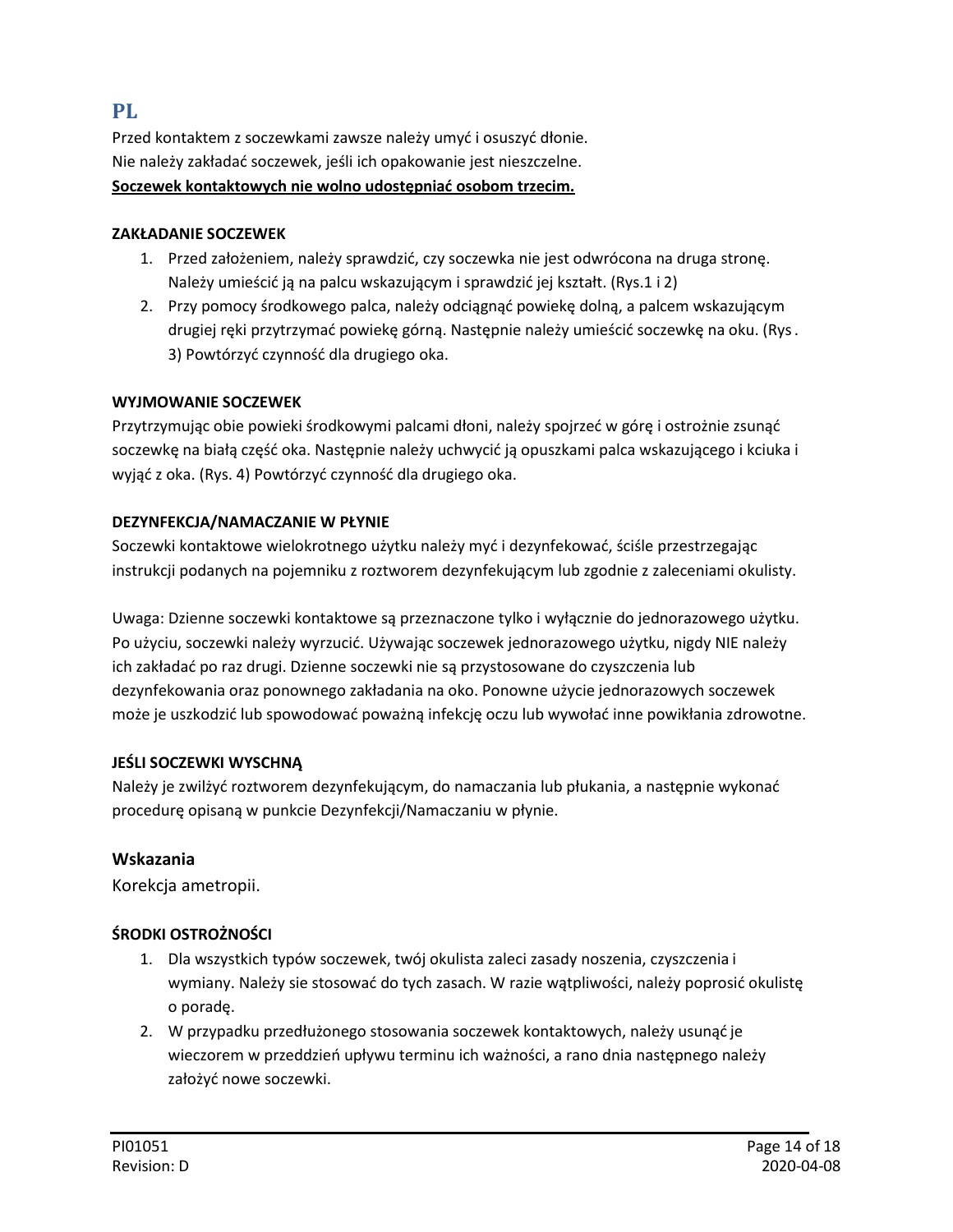- 3. Soczewki noszone więcej niż jeden raz należy po wyjęciu zawsze czyścić i dezynfekować zgodnie z instrukcją.
- 4. W przypadku zaczerwienienia, podrażnienia, bólu oczu lub niespodziewanego pogorszenia lub zmiany widzenia, należy bezzwłocznie usunąć soczewki kontaktowe z oczu i skonsultować się z okulistą.
- 5. Należy unikać zabrudzenia soczewek makijażem lub sprayem oraz unikać noszenia ich w szkodliwych oparach.
- 6. Uszkodzone, zabrudzone lub porysowane soczewki należy natychmiast wymienić.
- 7. Unikać noszenia długich paznokci, które są schronieniem dla bakterii I mógą spowodowaćuszkodzenie oka lub soczewki. Zadrapane oko jest podatne nainfekcję.
- 8. Soczewki należy przechowywać poza zasięgiem dzieci.
- 9. W przypadku uprawiania sportów wodnych, soczewki można nosić pod warunkiem zakładania wodoszczelnych gogli do pływania.

## **OSTRZEŻENIA**

- 1. **NIE WOLNO** spać w założonych soczewkach, chyba, że okulista uznał, że jest to nieszkodliwe.
- 2. **NIE WOLNO** nosić soczewek dłużej, niż przez okres czasu zalecony przez okulistę.
- 3. **NIE WOLNO** stosować domowych środków czystości (np. środków odkażających) do dezynfekcji soczewek.
- 4. **NIE WOLNO** nosić soczewek podczas stosowania kropli do oczu chyba że okulista zaleci inaczej).
- 5. **NIE WOLNO** moczyć soczewek śliną.
- 6. **NIE WOLNO** płukać soczewek lub ich opakowania wodą z kranu.

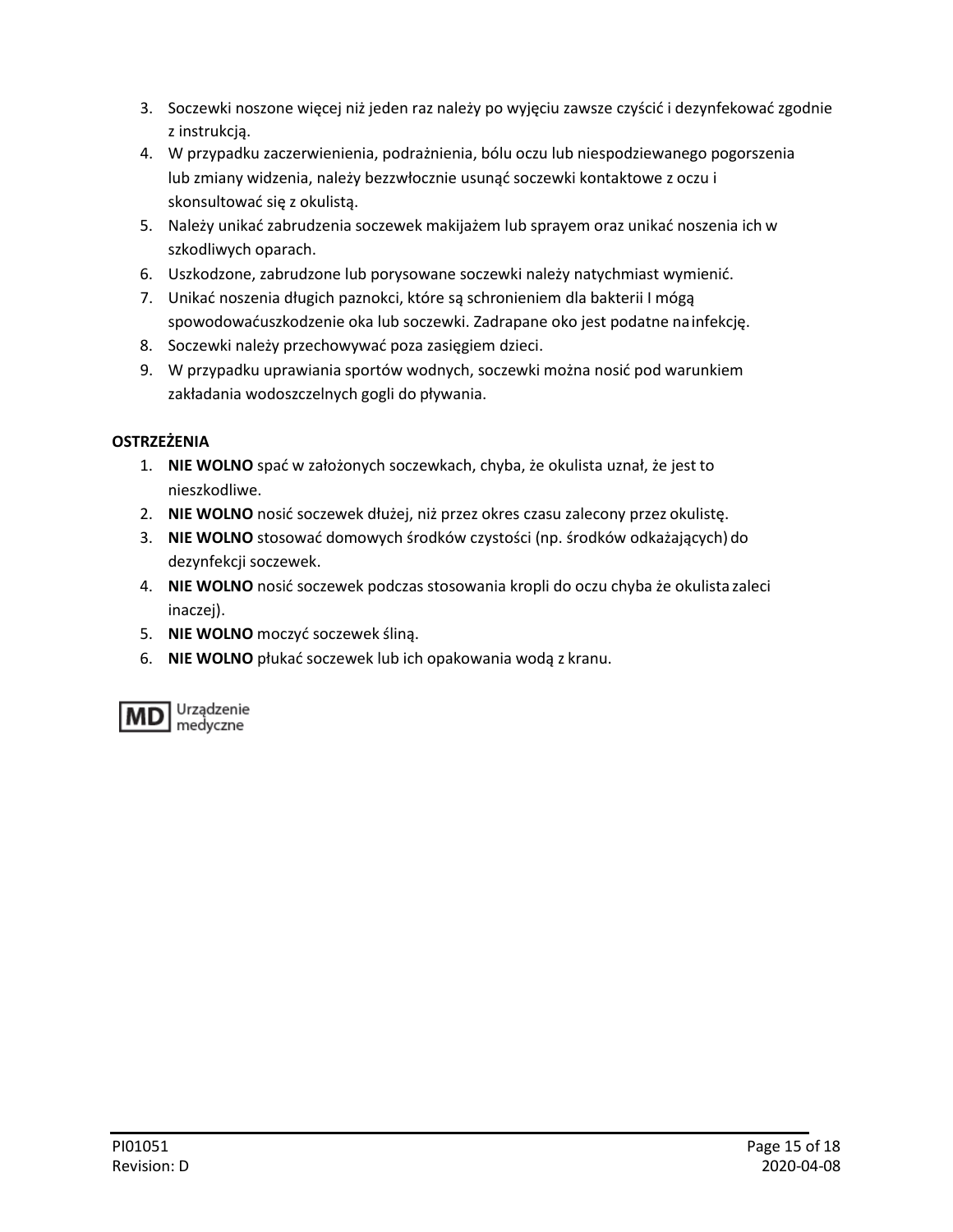## <span id="page-15-0"></span>**SL**

Pred rokovanjem s kontaktnimi lečami si vedno umijte in osušite roke. Leč ne uporabite, če je ovojnina poškodovana.

#### **Ne izmenjujte si leč z drugimi osebami.**

#### **VSTAVLJANJE LEČ**

- 1. Preden vstavite lečo, se prepričajte, da je pravilno obrnjena. Lečo položite na konico kazalca in preverite njeno obliko. (Slika 1 in 2)
- 2. S kazalcem in sredincem druge roke dvignite zgornjo veko, s sredincem pa potegnite spodnjo veko navzdol. Lečo namestite v oko (Slika 3). Postopek ponovite še za drugo oko.

#### **ODSTRANJEVANJE LEČ**

S sredincema obeh rok razprite veki. Poglejte navzgor, s kazalcem spodnje roke porinite lečo navzgor in jo s palcem in kazalcem vzemite ven (Slika 4). Postopek ponovite še za drugo oko.

#### **RAZKUŽEVANJE/SHRANJEVANJE LEČ V RAZTOPINI**

Leče za večkratno uporabo očistite in razkužite strogo v skladu z navodili na steklenički raztopine oziroma z napotki okulista.

ZAPOMNITE SI: Dnevno zamenljive leče so namenjene za enkratno vstavitev in se po uporabi zavržejo. Če so vaše leče namenjene enkratni dnevni uporabi, jih NE vstavljajte ponovno. Dnevno zamenljive leče niso prilagojene za čiščenje in dezinfekcijo, zato jih lahko uporabite samo enkrat. Če uporabite dnevno zamenljive leče več kot enkrat, obstaja resna nevarnost okužbe in drugih težav,ki so povezane z nego in z rokovanjem s kontaktnimi lečami.

### **ČE SE LEČE IZSUŠIJO**

Ponovno jih navlažite z raztopino za razkuževanje, shranjevanje in spiranje, potem pa upoštevajte navodila za razkuževanje in shranjevanje leč.

### **Indikacije za uporabo**

Za popravljanje ametropije.

#### **PREVIDNOSTNI UKREPI**

- 1. Okulist vam bo za vsako posamezno vrsto leč svetoval režim uporabe, čiščenja in menjave. Strogo se držite teh navodil. Če ste negotovi, se posvetujte z okulistom.
- 2. Če nosite kontaktne leče za večkratno uporabo, jih odstranite in zavrzite večer pred predvidenim dnevom zamenjave in vstavite nove naslednje jutro.
- 3. Leče, ki ste jih nosili več kot enkrat, odstranite in vedno očistite ter razkužite v skladu znavodili.
- 4. Če oči pordečijo ali so vnete ali, če pride do bolečine ali nepričakovanih sprememb vida, leče takoj odstranite in se posvetujte s svojim okulistom.
- 5. Preprečite stik leč z ličili, razpršilci in škodljivimi hlapi.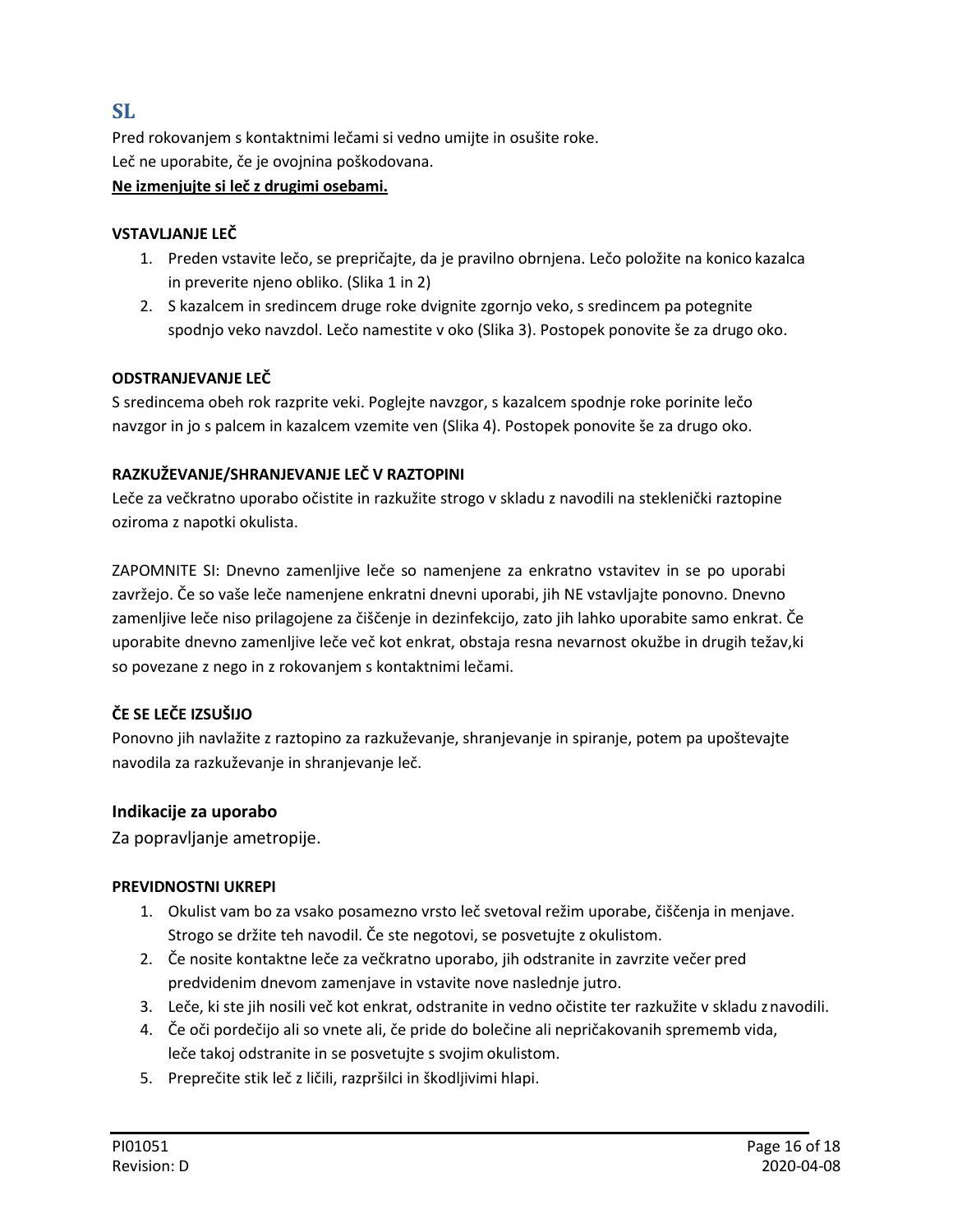- 6. Nemudoma odstranite poškodovane, umazane ali opraskane leče.
- 7. Dolgi nohti niso primerni, ker skrivajo bakterije in lahko z njimi poškodujete oči ali lečo. Opraskano oko je občutljivo za vnetja.
- 8. Leče shranjujte tako, da bodo nedosegljive otrokom.
- 9. Leče smete uporabljati pri vodnih športih le ob sočasni uporabi vodotesnih plavalnih očal.

#### **POZOR**

- 1. **NE** spite s kontaktnimi lečami, razen, če vam je okulist tako svetoval.
- 2. Kontaktnih leč **NE** nosite leč dlje, kot vam je priporočil vaš okulist.
- 3. Leč **NE** čistite z gospodinjskimi čistili (npr. razkužili).
- 4. Ko uporabljate kapljice za oči, **NE** nosite leč (razen, če vam je okulist tako svetoval).
- 5. Leč **NE** vlažite s slino.
- 6. Kontaktnih leč, oziroma posodice zanje, **NE** spirajte z vodo iz pipe.

**MD** Medicinski pripomoček